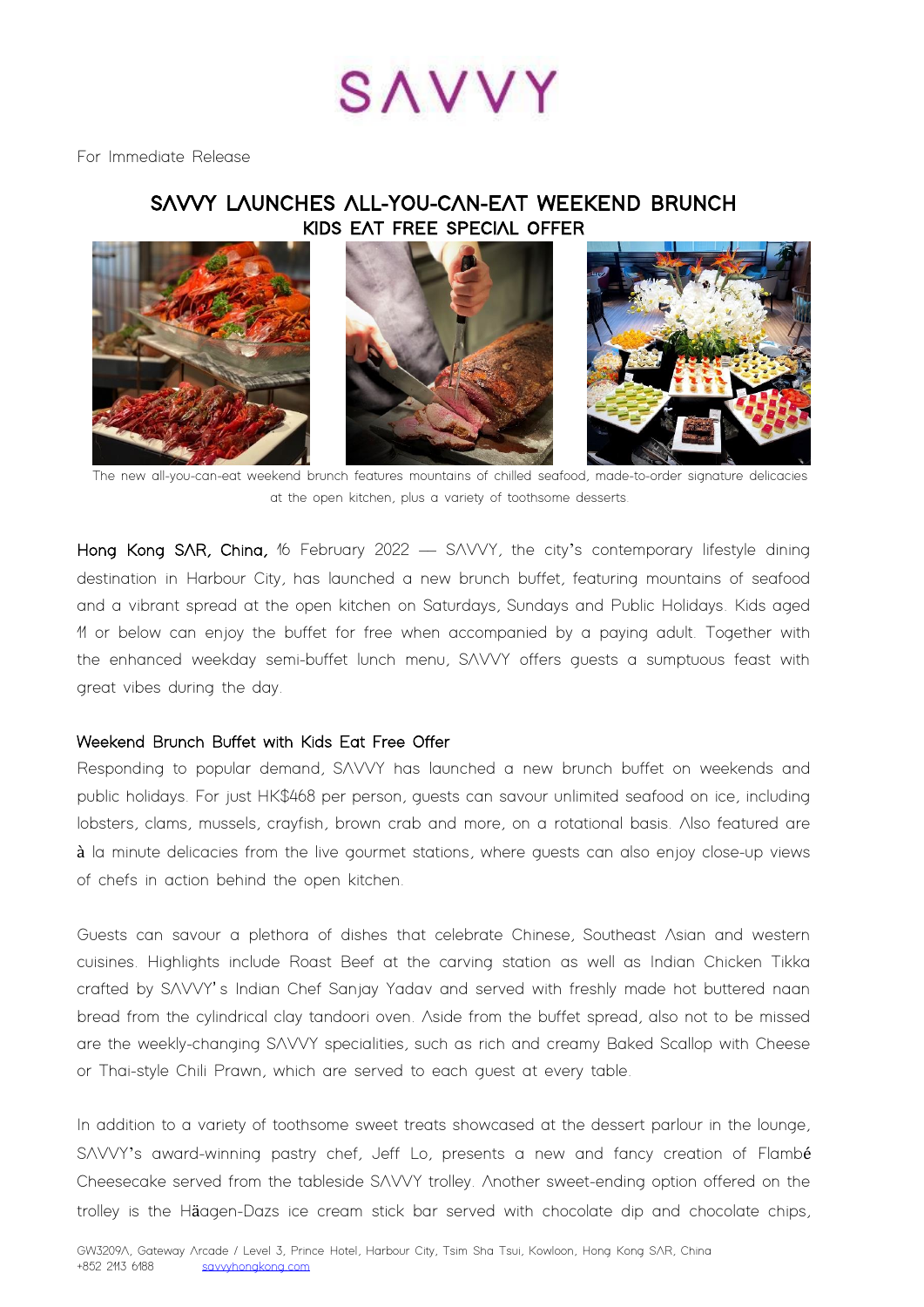Page 2 of 3

available from now until March. Guests can also toast to the weekends and complete their ultimate brunch experience with three hours of free-flow Rosé for an additional HK\$188 per person.

## Weekday Semi-Buffet Lunch with New Menu

For just HK\$268 per adult or HK\$168 per child, guests can start lunch with a smorgasbord of sumptuous seafood and appetisers from the cold table, followed by a selection of main courses from the East to the West, all of which have been curated by Chef de Cuisine Derek Ng and his team of specialists. Guests can also add an additional HK\$20 for a treat from the SAVVY dessert trolley.

# Recommendations Include:



- Nasi Lemak This traditional Malay dish includes unctuous rice steamed in coconut milk. The rice is paired with fried chicken and deep-fried egg topped with sambal chilli sauce.  $\bullet$  Indian Lamb Curry  $-\wedge$  classic South Indian lamb stew laced with spices and paired with different condiments on rotation plus homemade naan, curried potato samosa and mint sauce.
- "Nürnberger" Sausage Wheel This crunchy and flavourful German sausage wheel is close to two feet long and is complemented with classic sauerkraut and cheesy potatoes.

Along with the new lunch menu, guests can relish in SAVVY' s signature noodles crafted by the restaurant' s noodle masters at the noodle bar during the day.

### Recommendations Include:

- Takayama Raw Beef Shoyu Ramen Japanese Takayama raw beef is served on a bed of ramen and cooked to perfection by a flavourful hot shoyu broth.
- Lobster Tom Yum Kung Flat vermicelli noodles are topped with lobsters and paired with a rich and creamy Thai broth.



### Special Offers

Social Hours – For just HK\$268 per person, guests can eat, drink and be merry with SAVVY' s free-flow sparkling wines, house wines and beers as well as unlimited servings of black truffle fries with chorizo sausage for two hours between 2pm to 6pm daily.